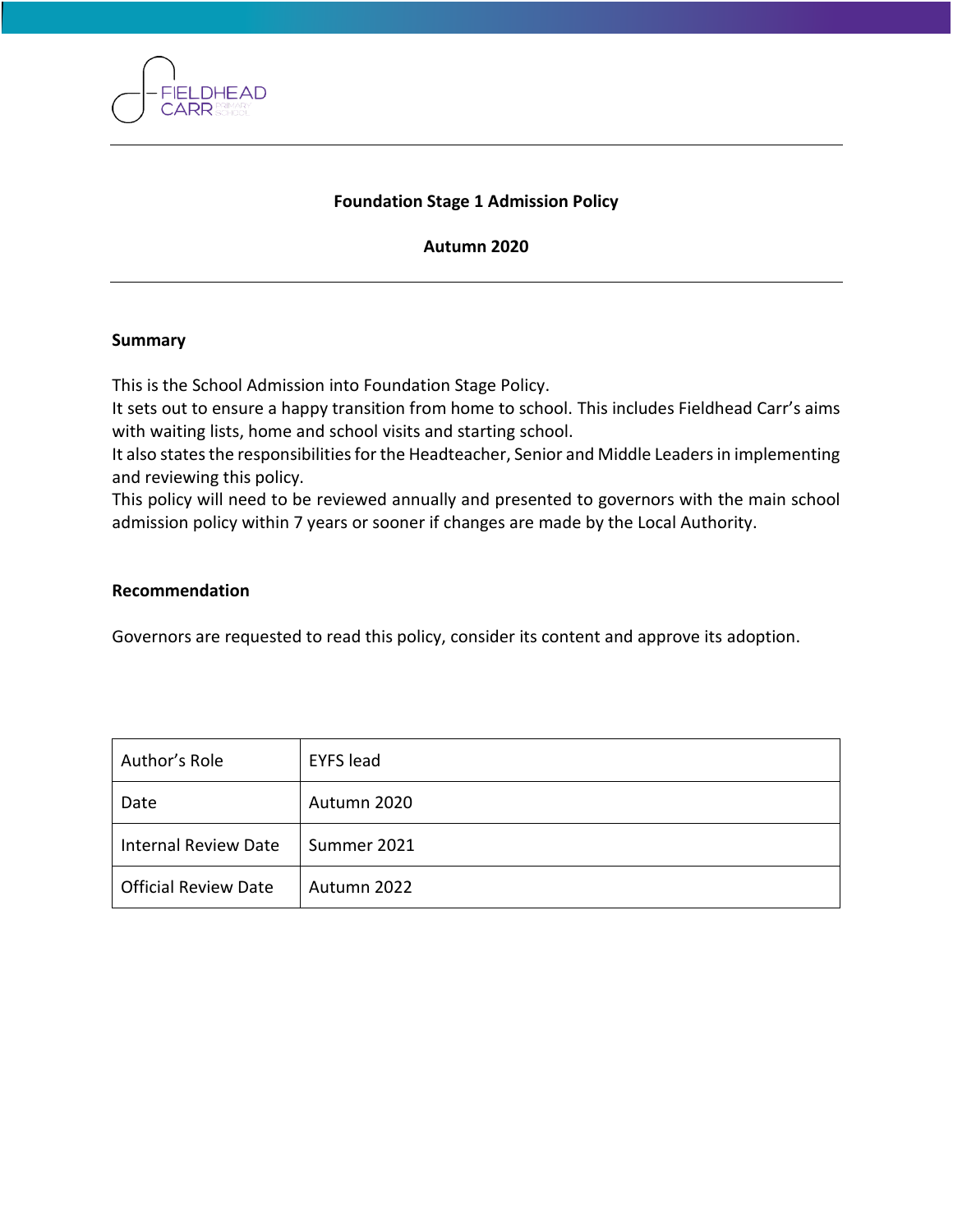

## **AIM**

To ensure, for both children and parents, a happy and relaxed transition from home to school.

# **WAITING LIST**

The first contact that we have with both parent and child is usually when the parent/s come to put their child's name on the waiting list. This is either via telephone/email or in person. This first contact should be a positive and welcoming experience and we will usually:

- Show the parent and child around the FS1 classroom.
- Explain when the child is most likely to start school.
- Explain the procedure from then on.
- Share the link to the video tour on the school website.

The children start FS1 in chronological age order and the waiting list is arranged in this way. Children are admitted in from September filling the places created by the children that have moved on to FS2. Then in January and if space is available, again after the Easter break.

Occasionally outside agencies may contact us about a child that needs to start FS1 for specific reasons. Every effort is made to accommodate these children.

If a child has not attended for three continuous weeks, the parents will be contacted to see if they still want the FS1 place.

### **HOME VISIT**

AIMS

- To foster a positive relationship between parent/child and school.

- To give the parent the opportunity to talk to staff where they feel most at ease.
- To meet the child in her/his environment.
- To provide a starting point in the relationship between the child and Key Person.
- To inform the parent of FS1 aims and objectives and the role of the parent in the FS1.

Prior to the home visit the parent/s will receive a letter stating the date, time and reason for the visit. Two members of staff visit the home.

Children are assigned to one of three Key Person groups. We try to place subsequent children from a family with the same Key Person to reinforce the relationship already established. The Key Person will aim to have as happy a visit with the child as possible. We take books, pens and paper and jigsaws to provide a starting point for conversation and play. This will provide a starting point for the child's Learning Journey. The importance of this shared experience between the Key Person and child is often highlighted by the child who will talk about, "when you came to my house to visit".

The second member of staff will fill in the admission form with the parent/s, answering any questions as they arise.